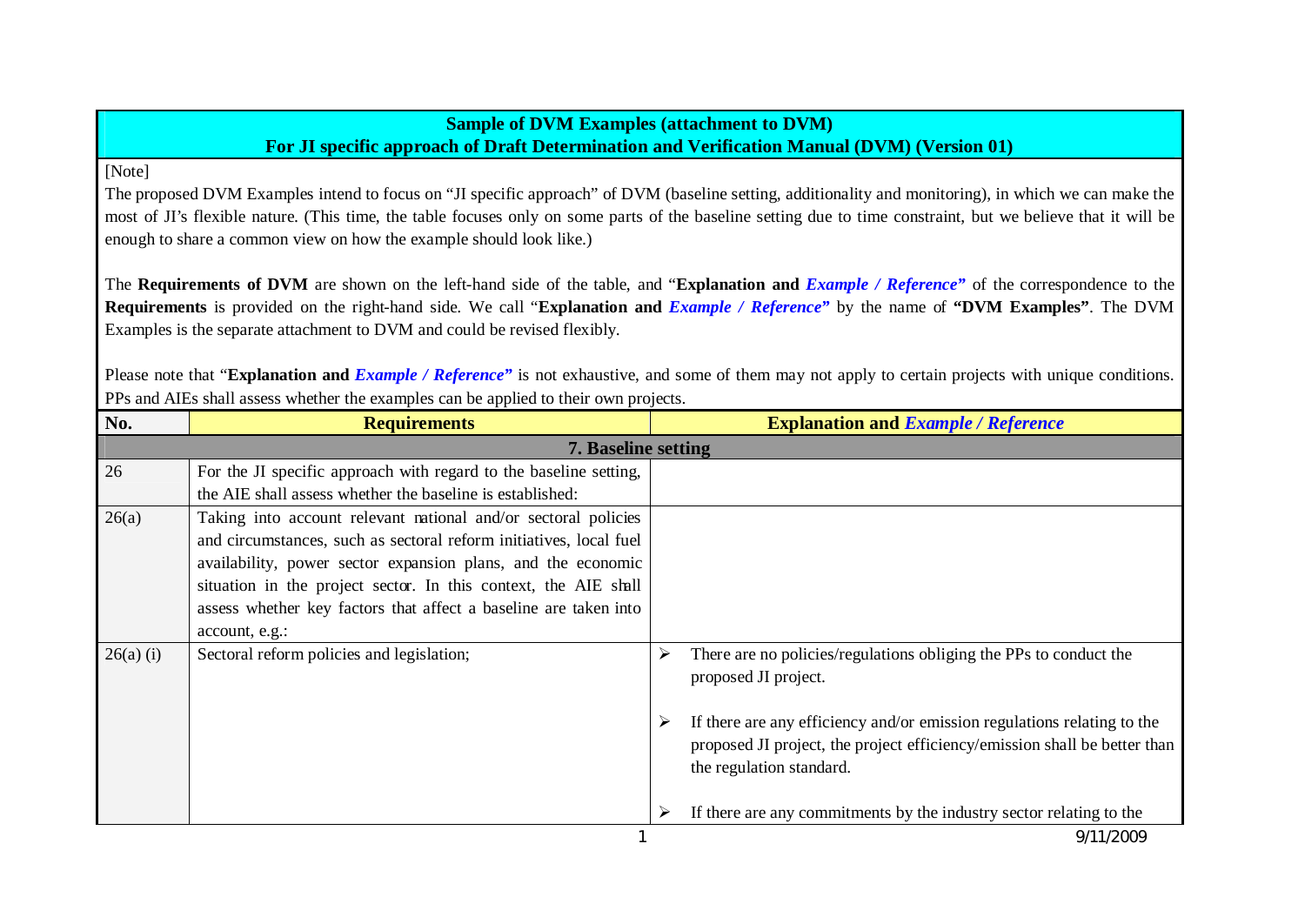|               |                                                                                                                                                                                                                                                                                                                                                                                   | proposed JI project, the project efficiency/emission shall be better than<br>the commitments.<br>PFC reduction plan by the World Semiconductor Council<br>http://www.semiconductorcouncil.org/                                                                                                                                                                                                                                                                                                                                                                                                                                                                                                                                                                                                                                                                                                                                                                                                           |
|---------------|-----------------------------------------------------------------------------------------------------------------------------------------------------------------------------------------------------------------------------------------------------------------------------------------------------------------------------------------------------------------------------------|----------------------------------------------------------------------------------------------------------------------------------------------------------------------------------------------------------------------------------------------------------------------------------------------------------------------------------------------------------------------------------------------------------------------------------------------------------------------------------------------------------------------------------------------------------------------------------------------------------------------------------------------------------------------------------------------------------------------------------------------------------------------------------------------------------------------------------------------------------------------------------------------------------------------------------------------------------------------------------------------------------|
| 26(a)(ii)     | Economic situation/growth and socio-demographic factors in the<br>relevant sector as well as resulting predicted demand.<br>Suppressed and/or increasing demand that will be met by the<br>project can be considered in the baseline as appropriate<br>(e.g. by assuming that the same level of service as in the project<br>scenario would be offered in the baseline scenario); |                                                                                                                                                                                                                                                                                                                                                                                                                                                                                                                                                                                                                                                                                                                                                                                                                                                                                                                                                                                                          |
| $26(a)$ (iii) | Availability of capital (including investment barriers);                                                                                                                                                                                                                                                                                                                          | Share of industrial investment to GDP is low compared to other<br>➤<br>surrounding countries.<br>Country data by The Economist Intelligence Unit<br>http://countryanalysis.eiu.com/countrydata<br>Country risk obtaining international financing is low compared to<br>other surrounding countries.<br><b>Sovereign Ratings (EIU)</b><br>http://www.eiu.com/site_info.asp?info_name=sovereign_ratings&rf=0<br>For alternatives undertaken and operated by private entities: Similar<br>➤<br>activities have only been implemented with grants or other<br>non-commercial finance terms.<br>Similar activities are defined as activities that rely on a broadly similar<br>➤<br>technology or practices, are of a similar scale, take place in a<br>comparable environment with respect to regulatory framework and are<br>undertaken in the relevant country/region;<br><b>CDM</b> Additionality Tool (Version05.2)<br>http://cdm.unfccc.int/methodologies/PAmethodologies/tools/am-tool-01-v5.<br>2.pdf |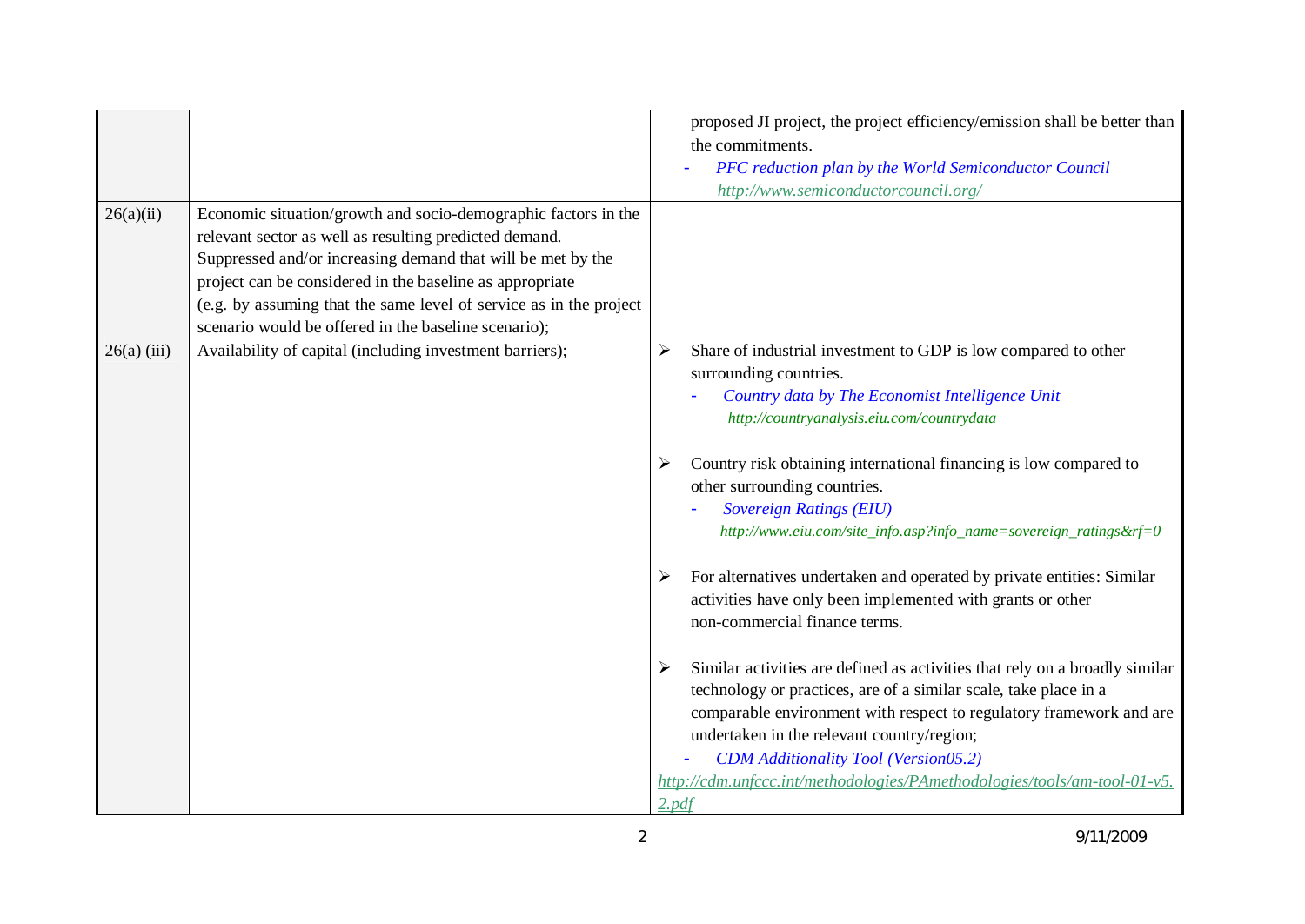| $26(a)$ (iv)  | Local availability of technologies, skills and know-how and<br>availability of best available technologies in the future; | $\blacktriangleright$ | Skilled and/or properly trained labour to operate and maintain the<br>technology is not available in the relevant country/region, which leads<br>to an unacceptably high risk of equipment disrepair and<br>malfunctioning or other underperformance;                                                                                     |
|---------------|---------------------------------------------------------------------------------------------------------------------------|-----------------------|-------------------------------------------------------------------------------------------------------------------------------------------------------------------------------------------------------------------------------------------------------------------------------------------------------------------------------------------|
|               |                                                                                                                           | ➤                     | Lack of infrastructure for implementation and logistics for<br>maintenance of the technology                                                                                                                                                                                                                                              |
|               |                                                                                                                           |                       | Natural gas can not be used because of the lack of a gas<br>transmission and distribution network<br>http://www.eia.doe.gov/oiaf/aeo/assumption/nat_gas.html                                                                                                                                                                              |
|               |                                                                                                                           | ➤                     | Risk of technological failure: the process/technology failure risk in the<br>local circumstances is significantly greater than for other technologies<br>that provide services or outputs comparable to those of the proposed JI<br>project, as demonstrated by relevant scientific literature or technology<br>manufacturer information; |
|               |                                                                                                                           |                       | The particular technology used in the proposed JI project is not<br>available in the relevant region.<br><b>CDM</b> Additionality Tool (Version05.2)<br>http://cdm.unfccc.int/methodologies/PAmethodologies/tools/am-tool-01<br>$-v5.2.pdf$                                                                                               |
| 26(a) (v)     | Fuel prices and availability;                                                                                             |                       |                                                                                                                                                                                                                                                                                                                                           |
| $26(a)$ (vi)  | National and/or subnational expansion plans for the energy<br>sector, as appropriate;                                     | $\blacktriangleright$ | The proposed project is not included in the national and/or subnational<br>expansion plans.                                                                                                                                                                                                                                               |
| $26(a)$ (vii) | National and/or subnational forestry or agricultural policies, as<br>appropriate.                                         | ➤                     | The proposed project is not included in the national and/or subnational<br>forestry or agricultural policies.                                                                                                                                                                                                                             |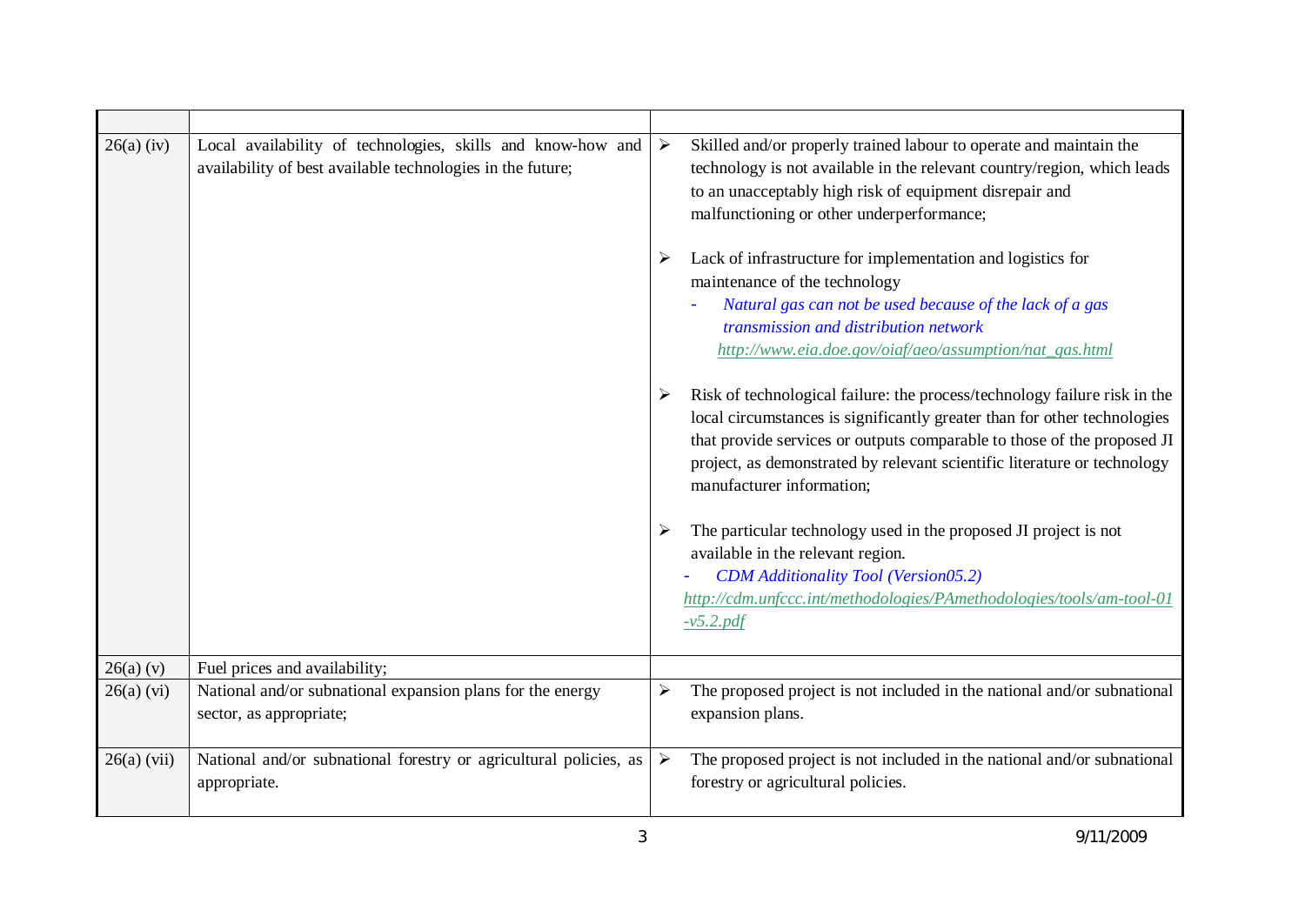| 26(b) | In a transparent manner with regard to the choice of approaches,<br>assumptions, methodologies, parameters, data sources and key<br>factors; | Baseline/project boundary and emission calculation is set referring to<br>$\blacktriangleright$<br>a transparent protocol developed by an independent party.<br>"The Cement CO2 Protocol: CO2 Accounting and Reporting<br>Standard for the Cement Industry" by WBCSD<br>http://www.wbcsd.org/Plugins/DocSearch/details.asp?DocTypeId=25&ObjectId<br>=MTU5MjQ&URLBack=%2Ftemplates%2FTemplateWBCSD2%2Flayout%2E<br>asp%3Ftype%3Dp%26MenuId%3DMjQ4%26doOpen%3D1%26ClickMenu%3<br><b>DLeftMenu</b>                                                                                                                                                                                                                                                                                                                         |
|-------|----------------------------------------------------------------------------------------------------------------------------------------------|-------------------------------------------------------------------------------------------------------------------------------------------------------------------------------------------------------------------------------------------------------------------------------------------------------------------------------------------------------------------------------------------------------------------------------------------------------------------------------------------------------------------------------------------------------------------------------------------------------------------------------------------------------------------------------------------------------------------------------------------------------------------------------------------------------------------------|
| 26(c) | Taking into account of uncertainties and using conservativeness<br>assumptions;                                                              | Uncertainties are assessed referring to a transparent guideline<br>➤<br>developed by an independent party<br>2006 IPCC Guidelines for National Greenhouse Gas Inventories<br>Volume 1, Chapter 3<br>http://www.ipcc-nggip.iges.or.jp/public/2006gl/pdf/1_Volume1/V1_3_Ch3<br>Uncertainties.pdf<br>Uncertainties are assessed using a transparent analytic model<br>developed by an independent party<br>Propagating uncertain distributions in the model using Monte<br><b>Carlo simulation methods</b><br>http://web.mit.edu/globalchange/www/MITJPSPGC_Rpt79.pdf<br><b>NATIONAL</b><br><b>IPCC/OECD/IEA</b><br><b>PROGRAMME</b><br>ON<br><b>GREENHOUSE GAS INVENTORIES Managing Uncertainty in</b><br><b>National Greenhouse Gas Inventories</b><br>http://www.ipcc-nggip.iges.or.jp/public/mtdocs/pdfiles/paris1.pdf |
| 26(d) | In such a way that emission reduction units (ERUs) cannot be                                                                                 |                                                                                                                                                                                                                                                                                                                                                                                                                                                                                                                                                                                                                                                                                                                                                                                                                         |
|       | earned for decreases in activity levels outside the project activity<br>or due to force majeure.                                             |                                                                                                                                                                                                                                                                                                                                                                                                                                                                                                                                                                                                                                                                                                                                                                                                                         |
| 27    | If the PDD indicates the use of a multi-project emission factor,                                                                             | Emission factor used is developed by an independent party in a<br>➤                                                                                                                                                                                                                                                                                                                                                                                                                                                                                                                                                                                                                                                                                                                                                     |